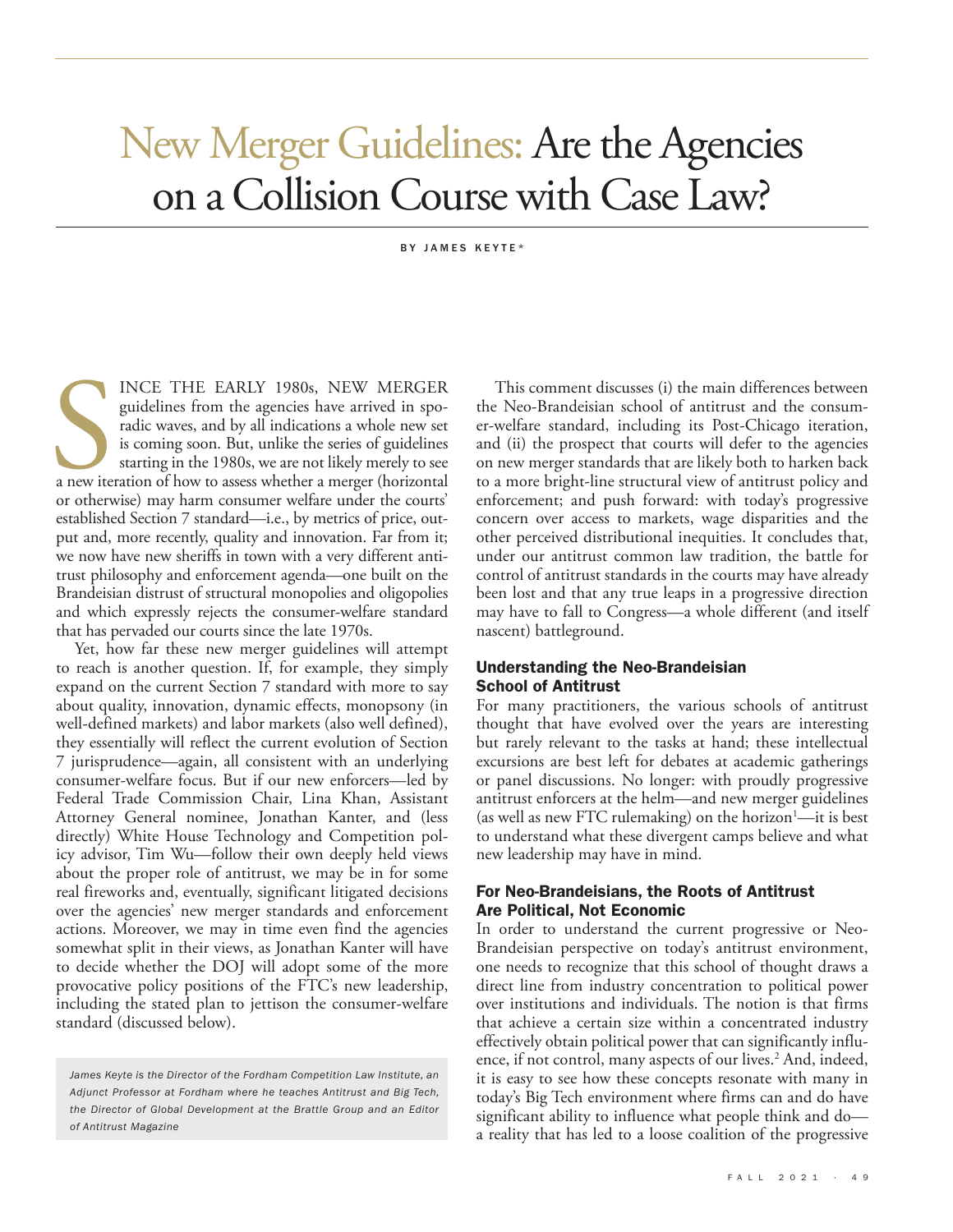left and many of the conservative right who seek to break up or rein in Big Tech.<sup>3</sup> For Neo-Brandeisians, this is all based on the text and legislative intent of both the Sherman Act (1890) and the Clayton Act (1914), which in their view were fundamentally premised on the notion that monopolies or concentrated industries tended toward political consolidation and attendant restrictions on democracy and individual freedom.4

#### Neo-Brandeisians Believe That Big Is Indeed "Bad"

From a merger perspective, in particular, Neo-Brandeisians view the Clayton Act, as written, as an express check on transactions that may lead to monopolies or concentrated industries; indeed, in their view, the "incipiency" standard really does mean "may" and what was written is intended precisely to check the type of industrial power that translates to political consolidation and distributional inequities.5 And, as we know, this same view quickly—and for some decades—made its way into court decisions. In later decades, we see this prophylactic, bright-line thinking in the Section 7 decisions of *Brown Shoe,*<sup>6</sup>  *Von's*<sup>7</sup> and others. In this sense, the Neo-Brandeisians are not just saying "big is bad" in the abstract, they are asserting that our entire antitrust regime was built on the express premise that an industrial monopoly or shared power in consolidated industries harms our democratic institutions and way of life beyond the economic concerns over prices or output—the mainstays of the later Chicago school of thought built around price theory.<sup>8</sup>

# Neo-Brandeisians Want Antitrust to Reflect Values Seeking More Access, Justice and Equity

Finally, Neo-Brandeisians have paid particular attention to what they see as a clear connection between industry concentration and effects on wages, job opportunities, upward mobility and asserted other forms of inequitable distribution of resources.<sup>9</sup> In this sense, Neo-Brandeisians naturally see the solution as breaking up monopolies (or highly concentrated market structures), precluding acquisitions altogether for large firms (both horizontally and vertically) and overtly dumping the consumer welfare standard in favor of a citizen-type standard that goes well beyond demonstrable likely effects on price, output, quality or innovation. They also dislike the idea of permitting mergers to go through with remedies, even most structural relief.<sup>10</sup>

## How Neo-Brandeisian Thought Translates to Merger Enforcement

The objective here is to understand how these lofty views on the roots and purpose of our antitrust laws translate into merger policy and enforcement. Given the amount of writing on the topic from a Neo-Brandeisian perspective, as well as Chair Khan's most recent pronouncements, it is not difficult to discern. Likewise, "[t]he task now facing [the] New Brandeisian reformers is to translate their critiques into a positive vision, including rules and analytical frameworks that should govern how courts and enforcers assess what the antitrust laws prohibit."11

# An Anti-Oligopoly View of Horizontal Mergers

In practical terms, what the Neo-Brandeisians would like to see with respect to horizontal mergers is a return to structural competition, the notion that more competitively-structured markets—i.e., a collection of smaller competitors with rivalrous interaction—is best for all citizens from an economic and democratic perspective.<sup>12</sup> And it is exactly that underlying premise which led courts and agencies in the 1960s to invoke the bright-line rules reflected by *United States v. Philadelphia National Bank*13 and the 1968 Merger Guidelines.<sup>14</sup> The strongly-held view was that high market share, alone, reflects "inherently anticompetitive tendenc[ies]"<sup>15</sup> and therefore there need not be "elaborate proof of market structure, market behavior, or probable anticompetitive effects."16 This is consistent with ensuring market structures that are believed to protect equal opportunity and access for small businesses—a stalwart principle of the Brandeisian view of all antitrust law, which remains a core principle of today's progressive movement as well.<sup>17</sup> It is not surprising, then, that President Biden's Executive Order on competition rejects 40 years of past merger guidelines, implicitly leaving the 1968 Guidelines untouched—one can easily see the hand of Tim Wu in these and other remarks and directives in the Executive Order.<sup>18</sup>

# A Strong Distaste for Vertical Integration

One interesting aspect of Neo-Brandeisian thinking is that it abhors vertical integration by large firms almost as much as it does horizontal mergers in concentrated industries. Again, the issue is much more than economic: the notion is that firms vertically integrate in ways that create inherent conflicts of interest, foreclose opportunity of rivals and small start-ups (and, in turn, upward mobility and fair wages) and also enable large firms to extend their political and cultural reach and dominance.19

From a vertical perspective, it is the 1962 decision of *Brown Shoe* that reflects the perceived ills of vertical integration, especially the potential to foreclose "small, locally owned business[es]."20 And the Court, as well as Congress, knew at the time that the trade off was more fragmented industries and potentially higher costs and prices.<sup>21</sup> That same premise and acknowledgement is reflected in today's Neo-Brandeisian thinking, where the potential economic benefits of vertical integration are viewed as far outweighed by their likely ills.

It is fair to ask, of course, whether the recent 2020 Vertical Merger Guidelines<sup>22</sup> address some of these concerns. For the Neo-Brandeisian, the answer is no. Those Guidelines, at best, are an extension of the Post-Chicago school of thought, which focuses in part on vertical integration that may "raise rivals' costs" and, in turn, affect price, output or quality in related markets. But for Neo-Brandeisians, this is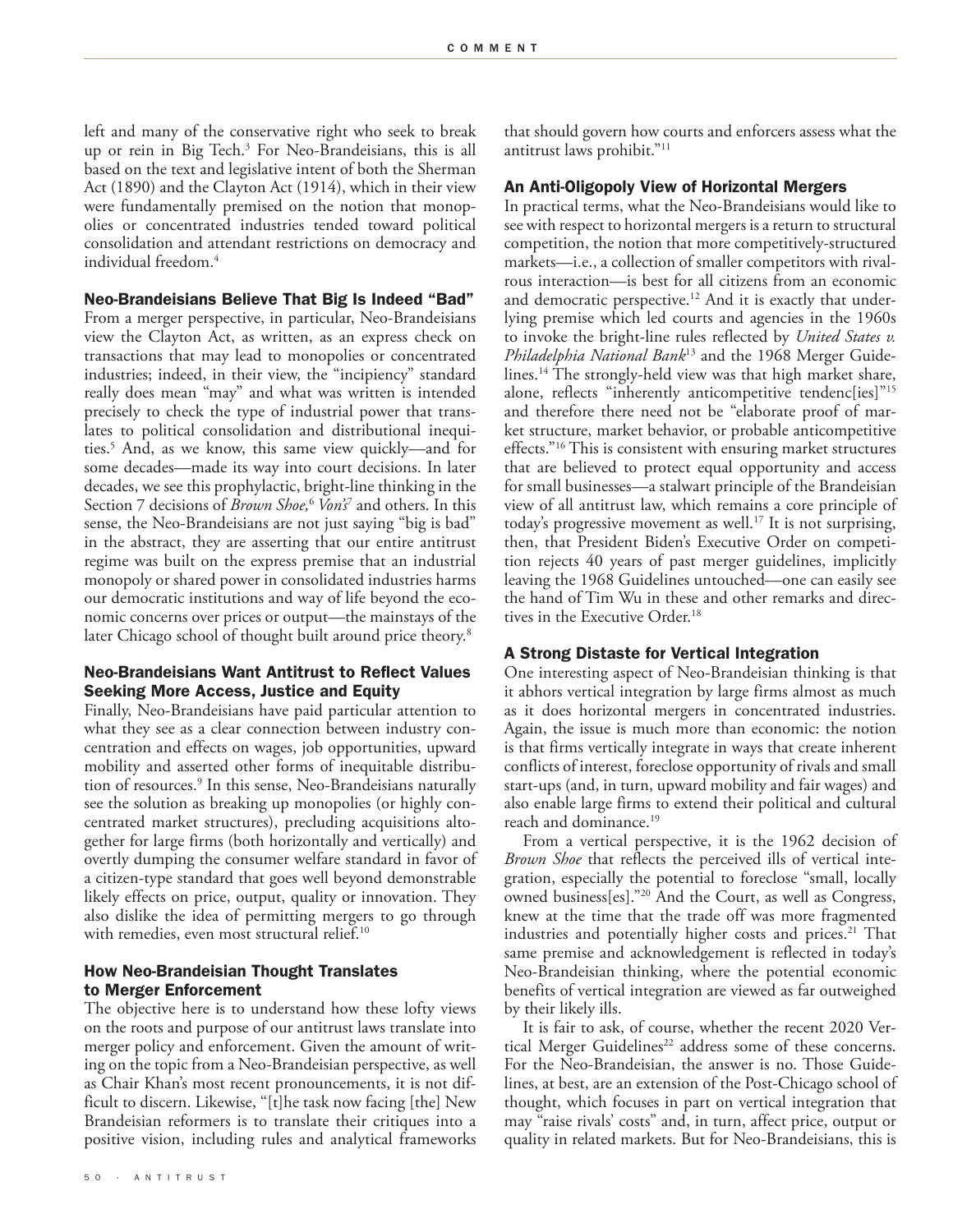still a paradigm that remains linked to metrics of the consumer-welfare standard and, hence, lacks the definitiveness of presumptive structural standards and the flexibility to look at effects on other values such as wages, access, fairness or other distributional inequities.<sup>23</sup>

The dramatic shift in policy and focus became tangible when the FTC, on September 15, 2021, announced the withdrawal of the 2020 Vertical Merger Guidelines because they included "unsound economic theories . . . unsupported by the law or market realities."24 In particular, the Democratic majority of FTC commissioners found that the 2020 Guidelines "contravened" the text of Section 7 by even considering efficiencies, including most notoriously the theoretical elimination of double marginalization (EDM) that, as we all know, played such a prominent role in the *AT&T/Time Warner* decision<sup>25</sup> and itself was significantly scaled back in the 2020 Guidelines. The FTC's press release also highlighted that the types of harms considered from vertical mergers will be expanded (including assessing effects on labor) and that remedies (of any kind) will be disfavored and difficult to negotiate.<sup>26</sup>

In sum, if the current agency leadership is true to their convictions—as we believe they will be—then we can expect to see proposed merger guidelines that are a blend of the 1968 structural bright-line rules and the more current focus on distributional values and presumed effects that reach far beyond traditional consumer-welfare parameters. What we will *not* see are standards or analyses that focus primarily on potential price effects or efficiencies, as these are precisely where the Neo-Brandeisians believe the courts and the agencies got it wrong by following the Chicago-School movement of the 1970s and 1980s—most notably Robert Bork and Richard Posner.<sup>27</sup>

# A Preview of New Merger Guidelines?

Interestingly, Chair Khan has been writing about the need for new merger guidelines at least as far back as 2014, arguing that the Department of Justice and the FTC "could rewrite merger guidelines to make it easier to block deals that would hurt competition and foreclose opportunity [and] could also stop outright more anti-competitive mergers" rather than negotiate remedies.<sup>28</sup>

In June of 2016, Khan (while a law student at Yale) laid her thoughts out in more detail, writing for the Roosevelt Institute. After highlighting that the DOJ and the FTC effectively adopted the Chicago-School consumer-welfare paradigm starting with the 1982 Guidelines (and thereafter), Khan recommended that the next president could "revive competition" by revising the merger guidelines along the following lines (some of which echo the 1968 Guidelines):

- "Stronger merger guidelines reassert the centrality of market structure to competition analyses—namely the idea that how a market is structured directly implicates its competitiveness;"
- The DOJ "should scrutinize vertical mergers. Current analysis of vertical deals is extremely rudimentary

and neglects to consider how these tie-ups can create anti-competitive conflicts of interest and market structures conducive to exclusionary conduct;"

- The Agencies "should establish a policy in favor of simple rules and presumptions over 'rule of reason' analyses. . . . This [also] would involve blocking problematic deals rather than seeking to mitigate harms through conduct remedies or divestitures,"
- "The agencies "must orient the merger guidelines to promote a 'public interest' or 'citizen interest' standard. A more comprehensive approach to competition policy would acknowledge the full range of consolidation's effects—including its effects on—quality . . . potential competitors . . . monopsony power over both workers and producers [and] innovation."29

In Khan's view (as of then at least), these changes would require no new laws or new rulemaking process. Instead, she relied on the notion that courts "generally defer to agencies," which would minimize private challenges to the new guidance.<sup>30</sup>

As FTC Chair, Khan has been consistent and equally blunt in her view of what new merger guidelines should and should not encompass. In her public memorandum on the "Vision and Priorities for the FTC,"31 Chair Khan makes clear that in all areas of antitrust enforcement, the FTC will take a "holistic approach" to identifying harms without distinction between antitrust and consumer protection, focusing on "power asymmetries," "root causes" (rather than playing "whack-a-mole") "marginalized communities" and labor.<sup>32</sup> As to mergers, specifically, Chair Khan stated that the FTC will focus on addressing "rampant consolidation," including revising the FTC's guidelines to make clear what the agency views as "facially illegal deals," apparently based on market structure alone.<sup>33</sup>

Khan was more explicit in her Statement (joined by Commissioners Chopra and Slaughter) on the withdrawal of the 2020 Vertical Merger Guidelines, highlighting that antitrust law has long invoked presumptions, including per se illegality, for practices that clearly tend to harm competition, and the FTC majority sees no reason that this should not also apply to mergers.<sup>34</sup> The Statement lays out in detail a view that consolidation itself can be harmful in terms of higher prices and margins, lower wages and impacts on independent businesses. Khan also highlighted that the Clayton Act "does not distinguish between 'horizontal' and 'vertical' mergers," nor does it create an efficiency defense—which is why, in the current FTC's view, EDM should not even be relevant (presumably for horizontal efficiencies as well).<sup>35</sup> Further, based on the extensive cites to the works of Steven Salop and others on vertical GUPPIs and the like<sup>36</sup>—as well as Chair Khan's endorsement of the clarity and predictability of bright-line structural standards—it is clear that the FTC's new merger guidelines (horizontal and vertical) will focus much more on structural presumptions (or outright illegality in its view) than on detailed analytical frameworks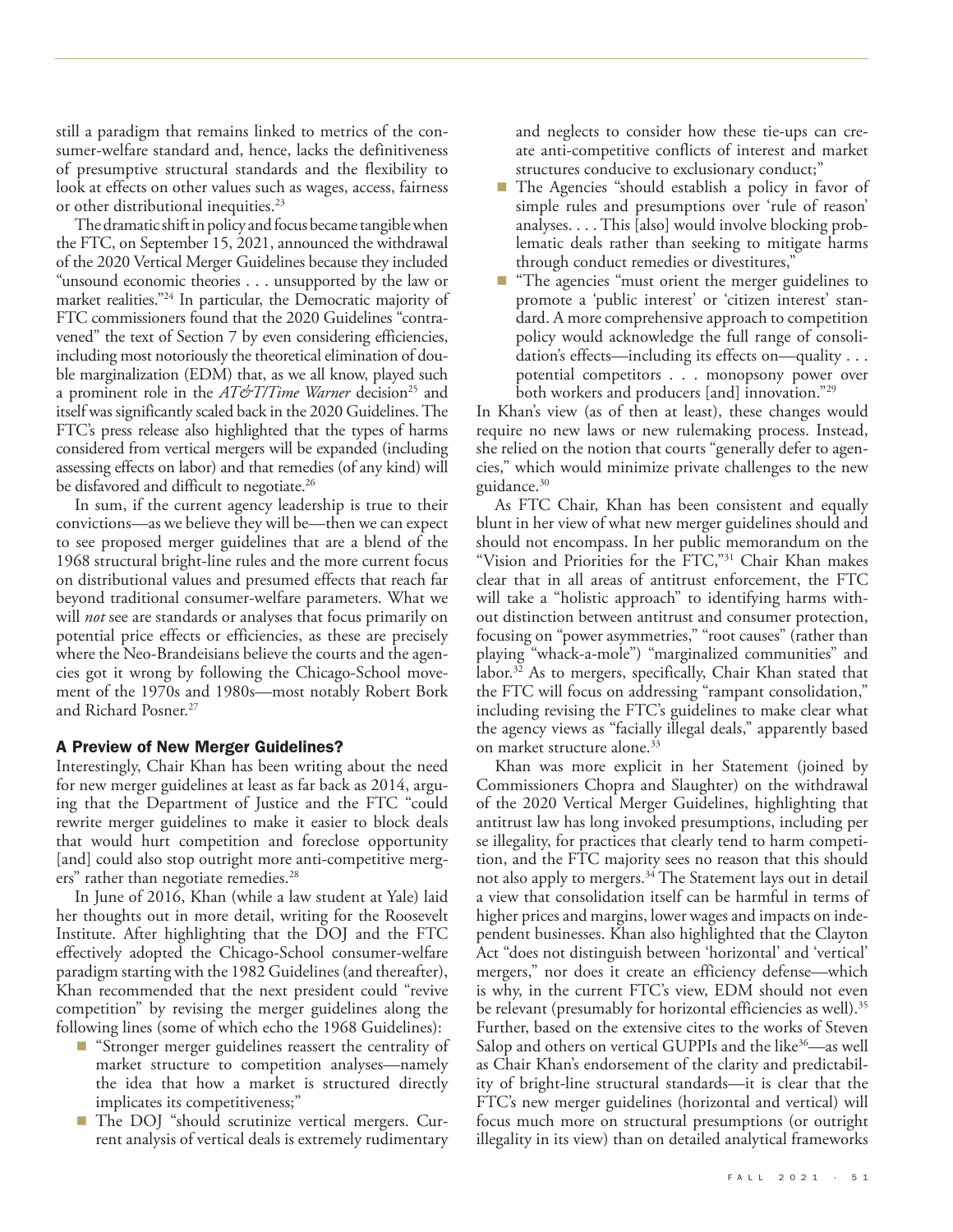for assessing effects. We can even anticipate that, for some mergers, illegality will be presumed.

# How Stubborn Will the Consumer-Welfare Standard Be When Challenged Under Section 7?

If a decidedly progressive set of new merger guidelines comes to fruition and becomes operational in seeking to block mergers of all sorts, we can expect merging parties to fight many of these out in court. After all, the past 40 years have seen the Supreme Court embrace the consumer-welfare standard in a variety of antitrust contexts. Interestingly, however, the Supreme Court tends not to take merger cases and, as all practitioners know, *Philadelphia National Bank* and *Brown Shoe* have not expressly been "overruled" by the Court and indeed are often cited for other purposes—e.g., structural presumptions and the ever-present *Brown Shoe* "indicia" for market definition.

Yet, as Professor Teachout and Lina Khan wrote in 2014, "[i]n every important way 'these [Chicago-School] theorists won the war.' "37 As Khan has recognized, "scholars and judges have long argued that lawmakers who passed the Sherman Act [and other antitrust statutes] delegated to the judiciary broad powers to craft substantive rules of antitrust law." And while she believes that this "judicial lawmaking" has been contrary to the text and legislative history, Khan in the past recognized that "'control over the meaning of the antitrust laws now rests firmly in the grip of this unelected judiciary.'"38 What Khan—as well as Tim Wu and other Neo-Brandeisians would prefer is an "administrative approach" that would "democratize" antitrust and either supplant or complement our existing common law framework. $39$ 

By the late 1970s, the Supreme Court had decided that "Congress designed the Sherman Act as a 'consumer welfare prescription;<sup>"40</sup> and throughout the 1980s, 1990s and to date, the Court has viewed all antitrust challenges through the lens of consumer welfare.<sup>41</sup> Likewise, as described below, appellate courts also fully adopted the consumer-welfare paradigm, as we see in leading Section 7 cases cutting across merger types and structures. In all of these, the courts look well beyond structural analyses, focusing instead on probable effects on price, output, quality and innovation. And, in each instance, the court expressly or implicitly acknowledged that the consumer-welfare standard was the overarching framework by which to assess the potential effects of the challenged transactions. Importantly, for purposes here, that standard has become part of the fabric of Section 7 common law; it was not just an extension of the agencies' expert views reflected in the various iterations of the merger guidelines.

# Structure Is Now Only a Starting Point for Assessing Likely Effects

Probably the most significant shift in merger analysis resulting from the courts' adoption of a consumer-welfare standard is that market structure is the beginning of the analysis,  $42$ whereas in past cases (and the 1968 Guidelines), it often was

the end. To be sure, under the Horizontal Merger Guidelines from 1980-2010, market shares and structure still mattered, providing the government with an often fairly easy structural presumption and requiring the merging parties to come forward with evidence that anticompetitive effects are unlikely, markets are dynamic and changing or the efficiencies are strong or assertedly overwhelming. This takes us quickly beyond structure and into likely effects that, since at least the early 1980s, courts assess in terms of price, output and, more recently, quality and innovation metrics. We see this standard applied routinely now in mergers that are challenged and blocked, as well as in mergers that are challenged and allowed by courts to proceed.<sup>43</sup> But, in all cases, courts focus on consumer-welfare effects in well-defined antitrust markets. Indeed, even under these standards, the agencies have been hampered by the requirement of Section 7 that they prove likely anticompetitive effects in a "line of commerce," which courts have continued to define as requiring market definition.<sup>44</sup>

There is very little room in this line of case law to bring into play an assertion that a merger which creates a concentrated structure, alone, can violate the statute or provide an inference of anticompetitive effects or, more boldly, that such an inference can relate to non-economic considerations (absent defined markets) such as income disparity, effects on small rivals or potential competition. If any new merger guidelines go that far, it will be a heavy lift for the agencies in court.

# It Will Be Even Harder to Assert Structural Harm in Vertical Cases

One of the obvious points driven home in the *AT&T/Time Warner* litigation (both at the district and circuit court levels) is that, with vertical mergers, there is no structural *elimination* of competition as the number of horizontal competitors remains the same in vertical transactions.<sup>45</sup> This meant that there are no structural presumptions for the government to invoke; rather, any likely harms to consumers have to be proven from the outset. Moreover, as we all know, the government (and the court) actually gave procompetitive credit to the parties based on the theoretical concession that vertical mergers result in the elimination of double marginalization;<sup>46</sup> hence, for vertical mergers, any presumptions relating to likely price effects—at least in the courts—tend to run the other way. Moreover, as noted above, even the more flexible 2020 Vertical Merger Guidelines still operate within a consumer-welfare paradigm, looking at how given vertical relationships are likely to lead to changes in bargaining or foreclosure, but all with an eye toward ultimate effects on price, output, quality or innovation.

What we do not see in the modern vertical setting is a return to the *Brown Shoe* Court's overriding concern with locally-owned businesses or a recognition that these concerns can prevail even if prices would go down for consumers. Nor do we see any of the "conflict of interest" concerns of the Neo-Brandeisians, except to the extent they may relate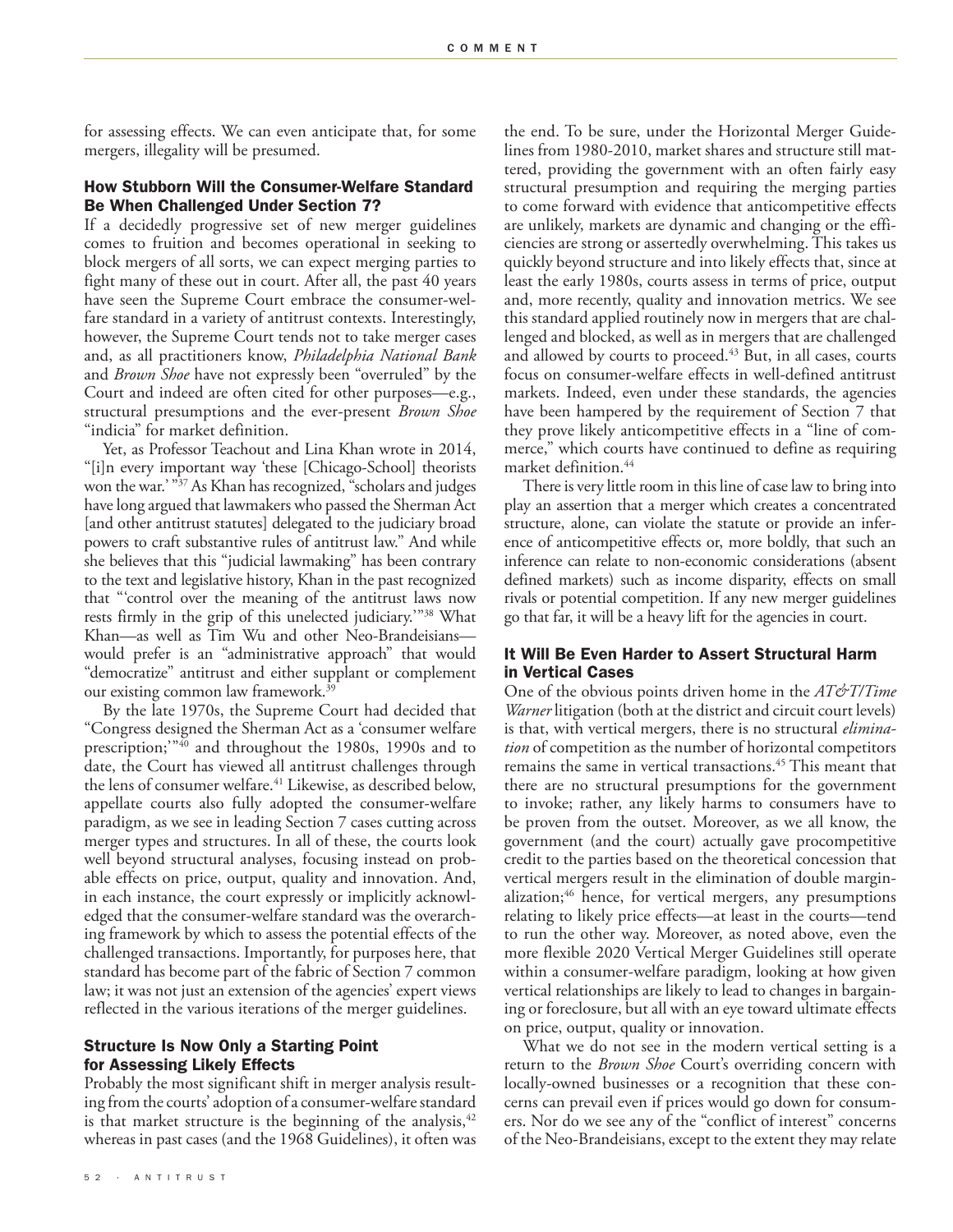to a predictable and measurable leveraging or foreclosure strategy that harms consumers under traditional standards. Finally, absent well-defined labor markets and demonstrable effects on wage levels, we do not see vertical cases where the concern centers more broadly on income disparity or inequitable distribution of wealth and opportunity—these simply do not make it into the consumer-welfare discussion.

In short, current case law—even if sparse in areas—is not likely to accommodate a return to the view that Section 7 was intended to protect structural competition, without more. But one does not really know until a battle is joined, so the real question is whether such a conflict is brewing with potential new merger guidelines.

# Can New Merger Guidelines Influence Common Law Antitrust?

The rub, then, is whether the new leadership in the FTC and the DOJ will, in the first instance, have the resolve to incorporate their views into actual merger guidelines and, more boldly, enforcement decisions. If not, there will not be much to talk about or little reason to have new guidelines. Indeed, the consumer-welfare standard itself in the courts has evolved beyond pure short-term price effects and now fairly routinely encompasses innovation, quality and longer-term dynamic effects; in order to effectuate real change, any new guidelines must do much more. Accordingly, we suspect that the new proposed merger guidelines will put some of the major aspirational principles espoused by the Neo-Brandeisian school of thought into use, and why not? As often observed, elections have consequences, and it goes as well for the ebb and flow of antitrust policy and enforcement, especially in an economy where more progressive views appear to be gaining popular and political traction.

As a threshold matter, there is no reason to suggest that new merger guidelines *cannot* have an effect on case law. Agency guidelines have had a significant influence in the development of antitrust court decisions, including in the Section 7 setting. Numerous courts, for example, were influenced by or outright adopted the agencies' use of the hypothetical monopolist—or SSNIP—test for assessing market definition in the merger context. $47$  Numerous courts were also influenced to adopt the agencies' more detailed assessment of entry—i.e., assessing it under a "timely, likely and sufficient" standard.<sup>48</sup> And many courts have followed the agencies' views and guidelines in assessing the types of effects that are relevant (e.g., "unilateral") as well as the treatment of efficiencies, where the agencies continue to focus narrowly on reductions in marginal cost and whether pass-through to consumers is likely.49

Yet, all of these examples—and others—remain consistent with the current state of merger analysis, which is centered on the consumer-welfare standard. All relate to prospective price or output effects (or quality and innovation) and all could be said to operate within the overarching theme of protecting "competition" rather than "competitors" and, in

particular, focusing on predicted outcomes following rigorous detailed analysis. Hence, if any new merger guidelines like the recent 2020 Vertical Merger Guidelines—continue to operate with an underlying consumer-welfare framework in mind, we can expect the courts to be receptive, even if it moves the ball forward to some degree toward a more expansive view of consumer welfare.

The more interesting question is how courts are likely to react to more ambitious and provocative proposed merger guidelines, those that partially or fully embrace the progressive view and desire for significant relative change that one would expect from the Neo-Brandeisian school of thought. For example, let us suppose that the new merger guidelines, much like those in 1968, adopt bright-line structural presumptions—or even outright prohibitions—for certain types of horizontal and vertical (or even conglomerate) mergers. And let us likewise suppose that the new merger guidelines make clear that part of the standard involves protecting irrespective of likely market-wide effects—new entrants and small rivals from the efficiency-related effects of large incumbent firms or oligopoly-structured markets. Or, at the outer edges, what if the new merger guidelines outright reject consumer welfare as a standard to be replaced by some form of "citizen" standard that encompasses effects on jobs, wages, income distribution or other values derived from fairness, justice or equity? Setting aside the question of whether these are appropriate subjects for legislative consideration (which many surely are), any enforcement actions by the antitrust agencies that invoke such principles are likely to be met with lines drawn in the sand in an *AT&T/Time Warner*-type litigation battle.

The question then becomes whether a court, presented with detailed progressive arguments about the legislative history of the Sherman Act and Clayton Act, could backtrack on 40 plus years of the consumer-welfare standard as we know it. To be sure, there is a legitimate debate that the Chicago-School influence on antitrust standards itself was a departure from the populist roots of the antitrust statutes. But the courts have been applying a common law iterative approach to antitrust statutes since the early 20<sup>th</sup> century—e.g., developing the rule of reason and adopting a "structure-conduct-performance" paradigm of antitrust that prevailed in the 1960s and 1970s. Each, by definition, was a common law extension of the statutory text and, where viewed as relevant, legislative history. Hence, for any significant departure from the consumer-welfare standard, one can expect vigorous litigation up through the appellate courts, and it would not be surprising to see it resolved by the Supreme Court—we have our suspicions how that would play out.

# It Will Likely Take New Legislation to Create a Neo-Brandeisian Antitrust Regime

If, in fact, the courts turn out not to be receptive to what may be viewed as an anti-consumer-welfare standard for Section 7 analysis, the question becomes whether proposed